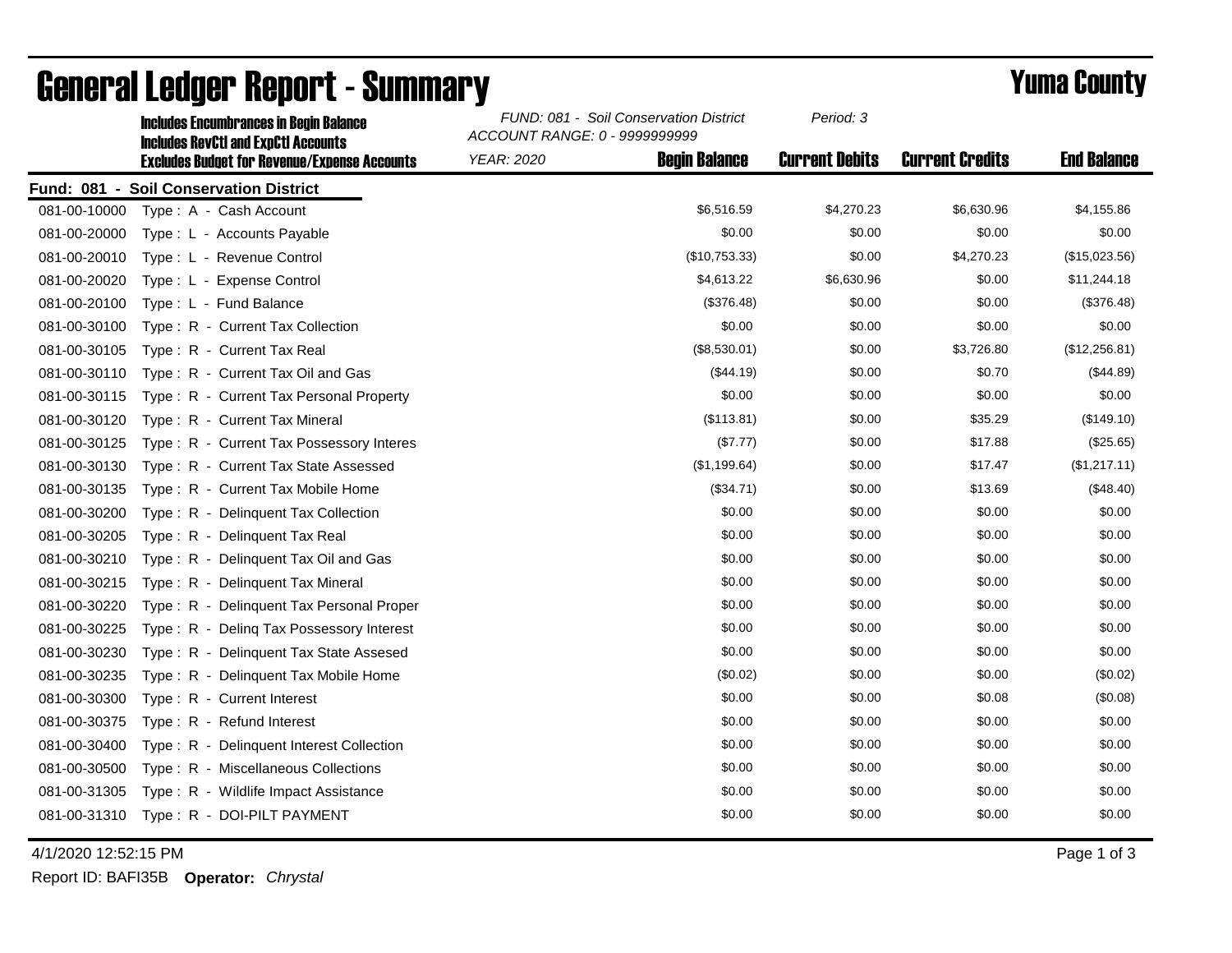|                  | <b>Includes Encumbrances in Begin Balance</b><br><b>Includes RevCtI and ExpCtI Accounts</b> |                                         |                                        | FUND: 081 - Soil Conservation District<br>ACCOUNT RANGE: 0 - 9999999999 |                             | Period: 3            |                       |                                  |                    |
|------------------|---------------------------------------------------------------------------------------------|-----------------------------------------|----------------------------------------|-------------------------------------------------------------------------|-----------------------------|----------------------|-----------------------|----------------------------------|--------------------|
|                  | <b>Excludes Budget for Revenue/Expense Accounts</b>                                         |                                         |                                        | <b>YEAR: 2020</b>                                                       |                             | <b>Begin Balance</b> | <b>Current Debits</b> | <b>Current Credits</b>           | <b>End Balance</b> |
| <b>Fund: 081</b> |                                                                                             | - Soil Conservation District            |                                        |                                                                         |                             |                      |                       |                                  |                    |
| 081-00-32100     |                                                                                             | Type: R - Transfers In                  |                                        |                                                                         |                             | \$0.00               | \$0.00                | \$0.00                           | \$0.00             |
| 081-00-33000     |                                                                                             | Type: R - Auto Tax B Collection         |                                        |                                                                         |                             | $($ \$668.60)        | \$0.00                | \$324.00                         | (\$992.60)         |
| 081-00-33100     |                                                                                             | Type: $R -$ Auto Tax A & F Collection   |                                        |                                                                         |                             | (\$154.58)           | \$0.00                | \$134.32                         | $(\$288.90)$       |
| 081-00-49100     |                                                                                             | Type: X - Treasurer Fees                |                                        |                                                                         |                             | \$297.91             | \$114.37              | \$0.00                           | \$412.28           |
| 081-00-49401     |                                                                                             | Type: X - Transfer Out                  |                                        |                                                                         |                             | \$0.00               | \$0.00                | \$0.00                           | \$0.00             |
| 081-00-49500     |                                                                                             | Type: X - Checks Written / ACH Transfer |                                        |                                                                         |                             | \$4.315.31           | \$6,516.59            | \$0.00                           | \$10,831.90        |
|                  |                                                                                             |                                         | Fund: 081 - Soil Conservation District |                                                                         | <b>Totals:</b>              | (S6, 140.11)         | \$17,532.15           | \$15.171.42                      | (\$3,779.38)       |
|                  |                                                                                             |                                         | <b>Total Fund Revenues:</b>            | \$4.270.23                                                              | <b>Total Fund Expenses:</b> |                      | \$6,630.96            | <b>Net Revenue Over Expense:</b> | (\$2,360.73)       |

## General Ledger Report - Summary **Example 2018** Yuma County